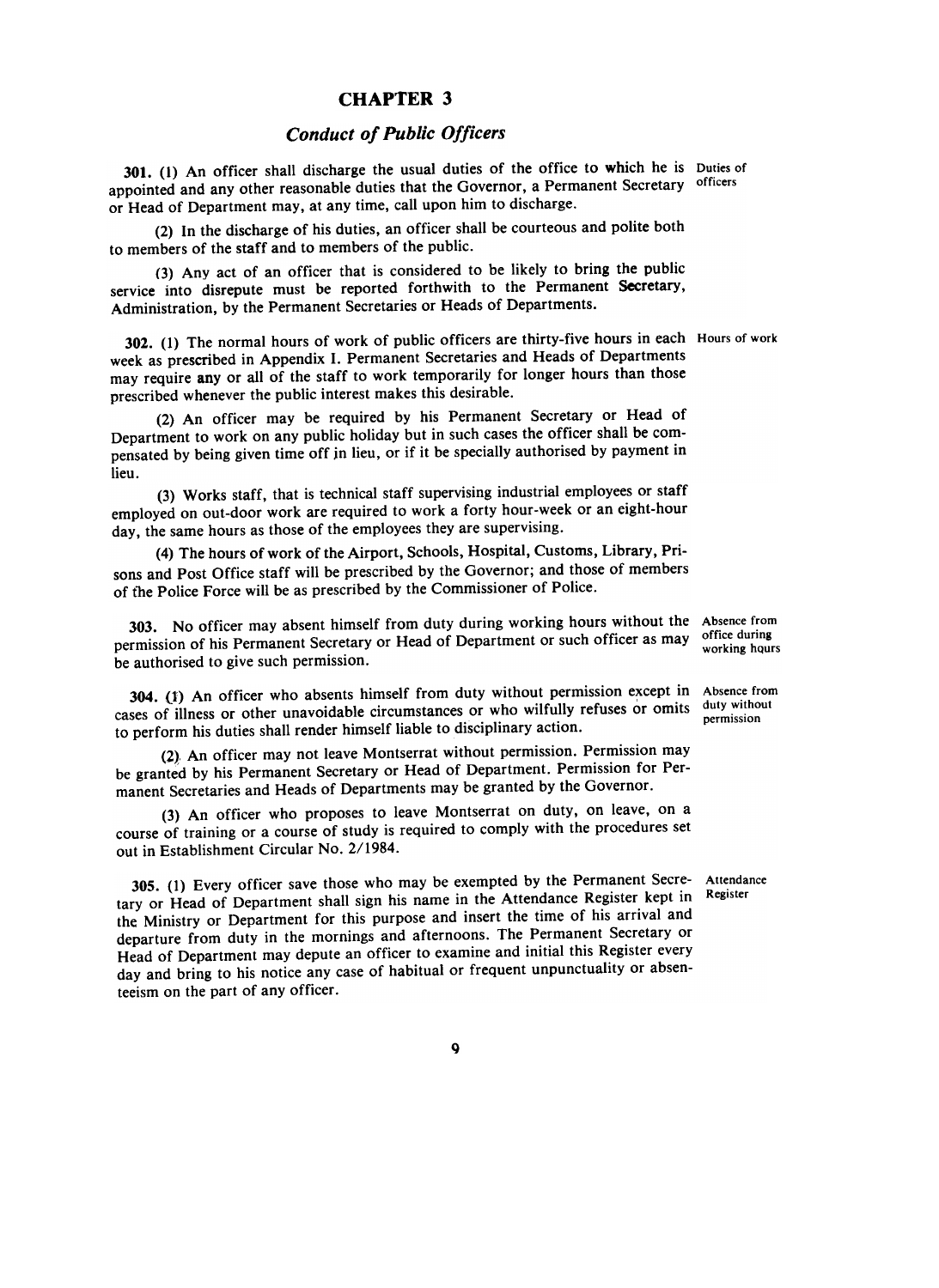(2) If an officer persistently arrives late for work without acceptable explanation or is absent from work during office hours without permission, the Permanent Secretary or Head of Department shall call for the officer's explanation in writing and require him to show cause why disciplinary proceedings should not be instituted against him. If the explanation is considered by the Permanent Secretary or Head of Department to be unsatisfactory, satisfactory proceedings should thereupon be instituted against the officer .

Private interests 306 (1) Subject to the following and except in the case of an officer employed part time, an officer's whole time is at the disposal of the Government whenever the exigencies of the public service so require -

- (i) an officer may not engage in any private activity whatsoever during his normal hours of work;
- (ii) an officer may be called upon any time to undertake without additional remuneration official duties in the public interest. In particular senior officers will be expected to work longer than official hours when the public interest makes this desirable;
- (iii) subject to sub-paragraph (iv) of this Order an officer may not at any time engage in any private activity which might -
	- (a) bring the officer or the Government into disrepute;
	- (b) conflict with his official duties or responsibilities;
	- (c) place him or give the appearance of placing him in a position to use his official position for his private benefit;
	- td) make him unavailable for reasonable out of hours duties or official commitments.
- (iv) an officer, who is of the opinion that any private activity upon which he is engaged or in which he has a private pecuniary interest is likely to offend against the provisions of sub-paragraph (iii) of this Order, must declare it fully to the Governor and either discontinue the activity or divest himself of his interest in it, or undertake not to pursue the activity as long as the prevailing circumstances continue or to comply with such conditions or restrictions as the Governor, after due inquiry, may consider necessary;
- (v) within a period of thirty days after his first appointment to a public office, an officer shall disclose in writing to the Governor particulars of any investment or shareholding which he possesses in any company carrying on business in Montserrat and also of any direct or indirect interest which he has in any professional, commercial, agricultural or industrial undertaking in Montserrat;
- (vi) an officer may not without the written permission of the Governor invest in or acquire 'shares in any ~ompany carrying on business in Montserrat or acquire any direct interest in any professional, commercial, agricultural or industrial undertaking in Montserrat;
- (vii) whenever the Governor is of the opinion that an officer's performance of his duties is likely to be influenced by the fact that he owns shares or investments in any company, or he has direct interest in any professional, commercial, agricultural or industrial undertaking, the Governor may require the officer to dispose of such shares, investment or interest within such period as may be specified or may transfer the officer to other duties. If the officer, on being required to dispose of such shares, investment or interest fails to do so within the specified period, he shall be liable to disciplinary action.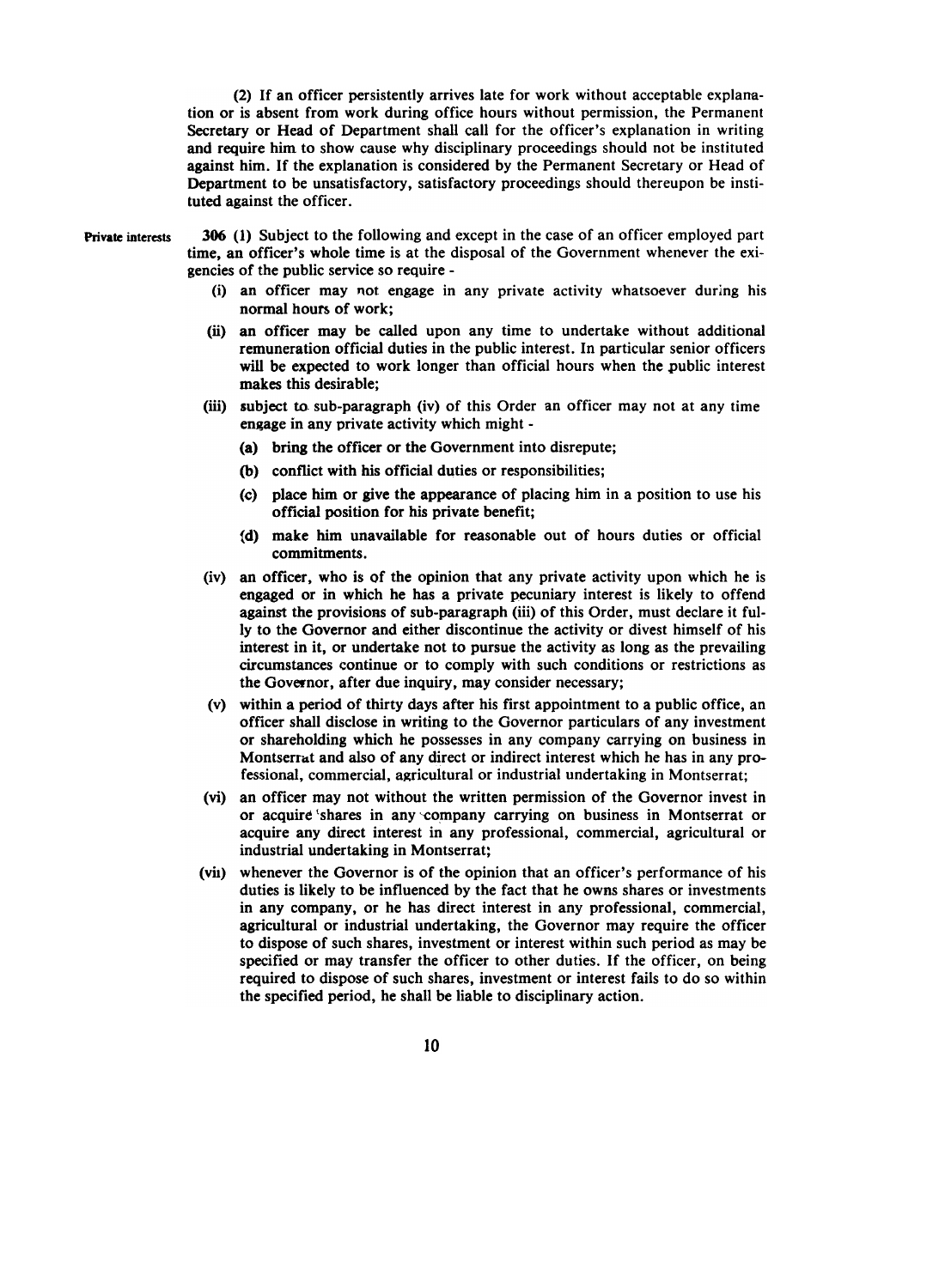Provided that the term "agricultural undertaking" in sub-paragraphs  $(v)$ ,  $(vi)$ and (vii) shall not be deemed to include any agricultural activity which an officer may engage in on his own account and outside normal hours of work.

(2) Declarations and disclosures made under sub-paragraphs (iv) and (v) of sub-section (I) of this Order may be made in confidence.

307. An officer is required to report to the Governor any interest in trade, com-<br>erce or agricultural undertakings held by his wife as a principal or on her own interests merce or agricultural undertakings held by his wife as a principal or on her own account. Where it is considered by the Governor that the interests of an officer's spouse in this connection conflict, or are likely to conflict, or may seem to conflict, with the efficient and faithful performance of the officer's duties, the Governor may direct the transfer of the officer to other duties where such conflict real or apparent does not exist, unless the spouse has in the meantime divested herself/himself of the interest which has caused the transfer to be ordered. The restriction in this Order does not extend to employment of an officer's spouse as a paid employee of the Government or any private firm .

Provided that the term "agricultural undertakings" shall not be deemed to include any agricultural activity which an officer's spouse may engage in on his/her own account.

308. (I) Save in the course of his official duties, an officer is not permitted to Work for Pubundertake work for public boards or committees without obtaining the sanction of lic Boards or committee the Governor.

(2) No officer will be eligible to receive any fee or other emoluments in respect of his membership of, or service to, a public board or committee without the consent of the Governor in consultation with the Public Service Commission.

(3) An officer who is nominated by the Government as a member of the Board of Directors of a company or statutory body carrying on business in Montserrat and who receives fees in respect of his membership of or service to such company or statutory body will pay such fees to the Accountant General for credit to Revenue, unless the Governor after consultation with the Public Service Commission directs otherwise.

(4) The preceding paragraph does not apply in the case of officers who are appointed to be Currency Commissioner or Currency Officer and who receive fees paid from the funds of the Caribbean Currency Authority.

309. No officer may accept any paid employment while on leave without pre- Private employ viously obtaining the permission of the Governor. Officers on retirement leave or to ment while on whom a pension or other allowance has been granted may normally accept paid leave employment but should seek the prior permission of the Governor should the employment contemplated fall within the provisions of section 16 of the Pensions Ordinance, 1948.

310. No officer shall sign any public petition to the Government which may Public petitions require executive action or which relates to any action or proposals of the Government of Montserrat.

- 311. No officer, whether he is on duty or leave of absence, shall -<br>(i) not as editor of one necessary more in a precisely in this case, it and the Press
- (i) act as editor of any newspaper, magazine or periodical or take part directly or indirectly in the management thereof; or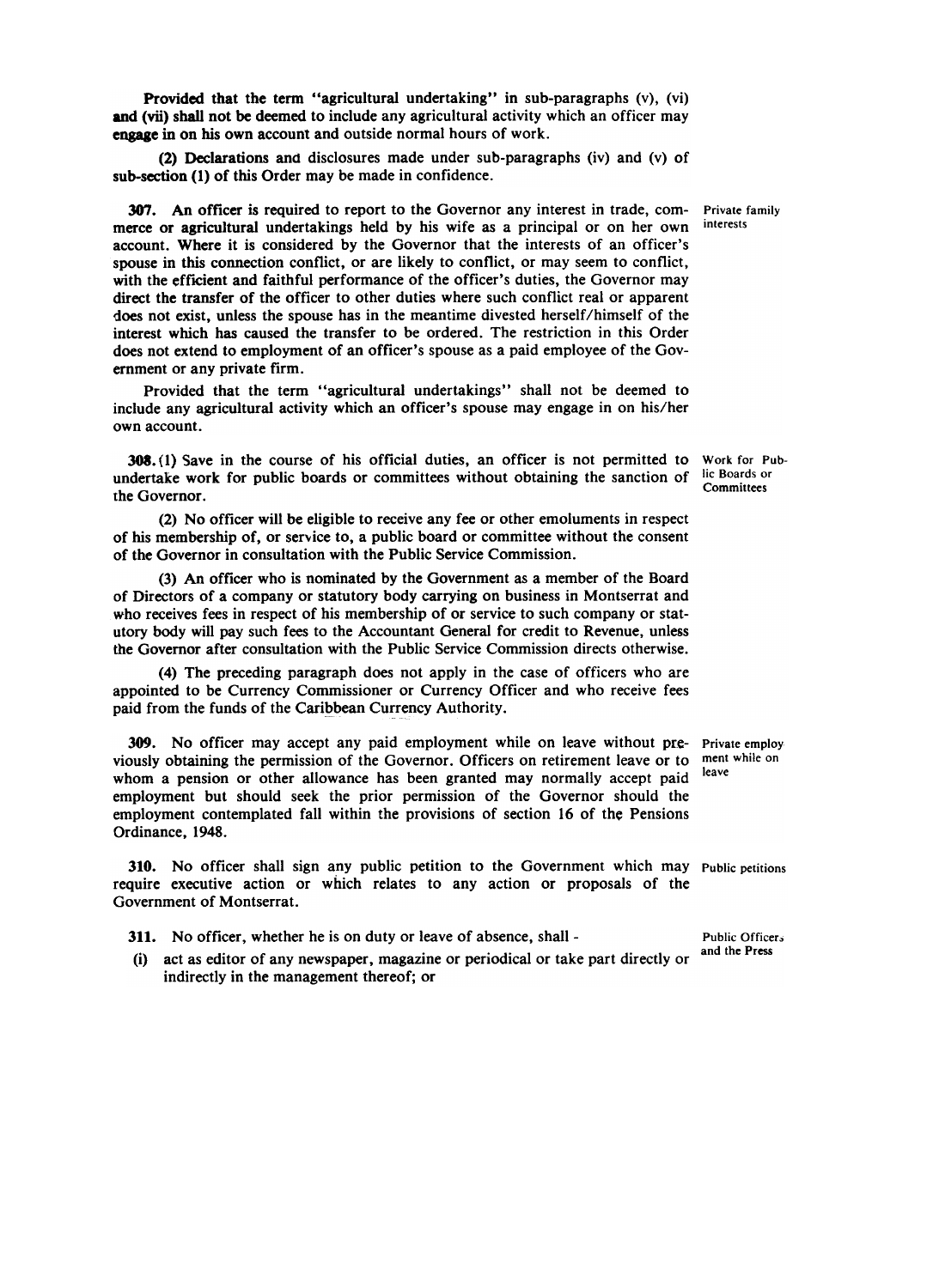|                                                   | contribute to, whether anonymously or otherwise, or publish in any newspaper,<br>(ii)<br>magazine or periodical or otherwise cause to be published in any manner, in<br>Montserrat or elsewhere, anything which may reasonably be regarded as of a<br>political or administrative nature; or                                                                                                                                                                                                                           |
|---------------------------------------------------|------------------------------------------------------------------------------------------------------------------------------------------------------------------------------------------------------------------------------------------------------------------------------------------------------------------------------------------------------------------------------------------------------------------------------------------------------------------------------------------------------------------------|
|                                                   | (iii) allow himself to be interviewed on any matter of a political or administrative<br>nature or on matters affecting the administration or the security of any state<br>or territory; or                                                                                                                                                                                                                                                                                                                             |
|                                                   | (iv) speak in public or broadcast in any way on matters which may reasonably be<br>regarded as of a political or administrative nature.                                                                                                                                                                                                                                                                                                                                                                                |
|                                                   | Provided also that the provisions of this Order shall not apply to an officer act-<br>ing in the pursuance of his official duties or as editor of or contributor to a publica-<br>tion issued by a recognised Staff Association or Union and with prior permission of<br>the Governor.                                                                                                                                                                                                                                 |
|                                                   | Provided also that statements for publication of factual and technical informa-<br>tion may be made by Permanent Secretaries, Heads of Departments and other senior<br>officers, if authorised by the Governor.                                                                                                                                                                                                                                                                                                        |
| Publication of<br>official docu-<br>ments         | 312. No officer may, without the written approval of the Governor make public<br>or communicate to the Press or to unauthorised individuals any documents, papers<br>or information which may come into his possession in his official capacity or make<br>private copies of any such documents or papers. Every public officer is required to<br>exercise due care and diligence to prevent unauthorised access to or disclosures of any<br>information.                                                              |
| Publication of<br>books and arti-<br>cles         | 313. Nothing in the preceding two Orders shall be deemed to prevent an officer<br>from publishing in his own name, by writing, speech or broadcast, matters other than<br>that which may reasonably be regarded as of a political or administrative nature, pro-<br>vided that if the publication is a book, article or other work, the subject of which is<br>connected with the officer's official duties or those of other officers, the prior consent<br>of the Governor is obtained.                              |
| Public meetings                                   | <b>314.</b> Save in the course of his official duties, no officer may call a public meeting<br>to consider any action of the Government or speak or appear on the platform or<br>otherwise actively take part in such a meeting.                                                                                                                                                                                                                                                                                       |
| Representations<br>by public offi-<br>cers        | 315. No officer may seek to influence any member of the Legislature or any other<br>person as a means of bringing his services to official notice especially in connection<br>with appointments, leave, postings, transfers, discipline, promotions, or any condition<br>of service, or as a means of furthering his interests in the Government service in any<br>way. The employment of such methods will not be to the advantage of the person<br>concerned and will render him liable to disciplinary proceedings. |
| <b>Engagement</b> in<br>political activi-<br>ties | 316. Officers are expressly forbidden to participate actively on behalf of any party<br>or candidate in any election to the Legislature or in any Local Authority election.<br>They are expressly forbidden to act as agents, sub-agents or canvassers at elections of<br>this nature.                                                                                                                                                                                                                                 |
| Engagement in<br>trade union<br>activities        | 317. Public officers may be members of a trade union and<br>ley are entitled to<br>attend private meetings of their union and to speak and vote a. . Jch meetings. But<br>they may not hold office in a trade union, the objects of which are wholly or in part<br>political, nor may they speak or vote at public meetings organised by such trade union.                                                                                                                                                             |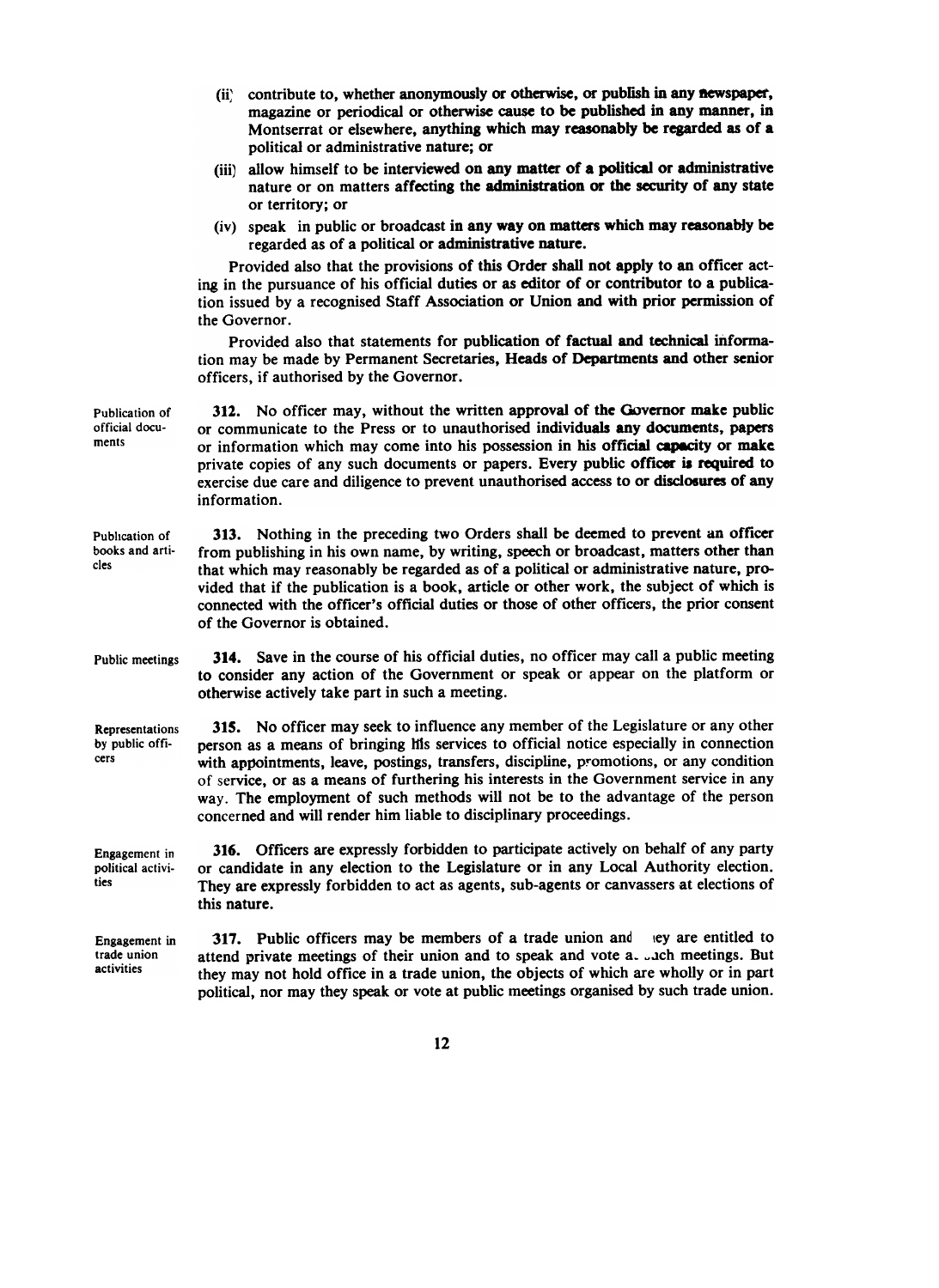318. (1) Public Officers are prohibited from receiving valuable presents (other  $\Delta$  Acceptance of  $\Delta$  an orifs from relatives or close personal friends) whether in the shape of money gifts than gifts from relatives or close personal friends) whether in the shape of money, goods, services or other personal benefits, and from giving such presents. This Order applies not only to the officers themselves but also to their families and officers will be held responsible for its observance by their families. It does not apply to remuneration for special services rendered and paid for with the consent of the Government.

(2) A present given to an officer by an officer or representative of a foreign Government or to a member of a recognised organisation in Montserrat, either official or unofficial, which cannot be refused without giving offence, may be accepted but the fact and the circumstances must at once be reported to the Governor and the recipient shall abide by any instructions which may be given as to the disposal of the gift.

(3) The collection of voluntary subscriptions to defray the cost of testimonials and presentations to an officer may be permitted by a Permanent Secretary or Head of Department.

319. No steps may be taken by public officers to institute civil proceedings in any Legal proceedcourt in connection with matters arising out of the discharge of their public duties, or ings by officers against a Minister, Permanent Secretary, Head of Department or other public officer, for anything done in the performance of his duty unless and until the sanction of the Governor has been obtained.

320. (I) Subject to the provisions of this Order the Government will, unless advised .Legal proceedotherwise by the Attorney General in any particular case, accept responsibility for the ings against pubdefence of officers against whom legal proceedings are threatened or instituted in respect of acts done or liabilities incurred in the execution of their duty.

(2) Where any such legal proceedings are threatened or instituted, the fact thereof shall be reported forthwith to the Attorney General and no legal or other expenses shall be incurred by the officer against whom the proceedings have been threatened or instituted, or other steps taken in connection with any such proceedings until the directions of the Attorney General have been received by the officer .

321. (1)An officer may not, except as provided in this Order, give expert evidence. Officers called in Court in civil cases other than as a witness for the Crown. The state of give evidence

(2) An officer who is requested to give voluntarily in Court advice or evidence of technical nature, in respect <ff which by virtue of his qualifications and appomtment he is regarded as an expert must obtain prior permission of his Head of Department to do so and if he is a Head of Department he must seek the prior permission of the Governor.

(3) An officer who receives a subpoena to give technical advice or evidence of a technical nature must obey the subpoena but he must report the fact immediately in writing to his Head of Department and if he is a Head of Department he must notify the Governor.

(4) All fees received by an officer in respect of technical advice or evidence he gives in Court must be paid into the Treasury. Only in exceptional cases and with the express approval of the Governor will he be permitted to retain any part of such fees.

322. (1) Public officers are required to be prudent in the conduct of their private Pecuniary emfinancial affairs. Serious pecuniary embarrassment arising out of the imprudent con- barrassment duct of an officer's private financial affairs may be regarded as impairing his effi-

as expert witness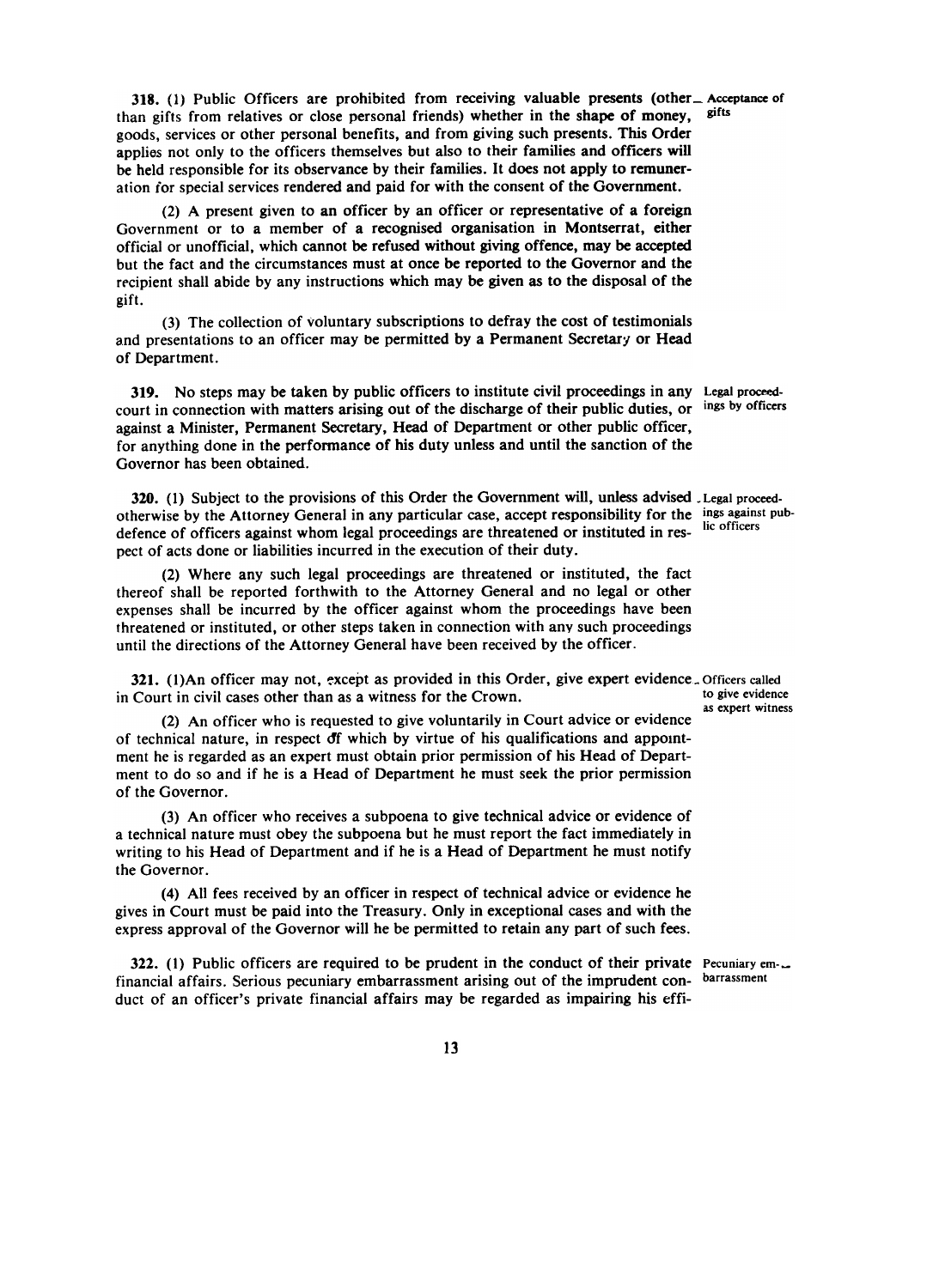ciency, thus affecting his claim to promotion or increments. In an aggravated case of this description the officer concerned will be liable to disciplinary proceedings.

(2) An officer will be liable to the provisions of this Order if he becomes a party to accommodation bills or promissory notes, under whatever plea, whether for his own purposes or for another person, ang whether resulting in pecuniary embarrassment or not.

Bankruptcy 323. In the event of an officer filing a petition in bankruptcy or of bankruptcy proceedings being taken against him, or of his entering into a composition with his creditors under the Bankruptcy Act, or of any other serious financial embarrasment on his part, the officer shall immediately notify his Head of Department who will report the fact to the Permanent Secretary, Administration.

**Bankruptcy pro-** 324. In every instance of bankruptcy proceedings against a public officer, the ceedings to be officer of the Court before whom the proceedings are taken shall forthwith report the officer of the Court before whom the proceedings are taken shall forthwith report the reported by matter to the Permanent Secretary, Administration giving particulars of the officer's Officer of Court indebtedness. On the conclusion of the examination the officer of the Court shall furnish a further report to the Permanent Secretary, Administration, showing whether or not the officer's difficulties were occasioned by (a) imprudence or extravagance or (b) unavoidable misfortune or other extenuating circumstances.

**Judgment** summons 325. (1) Any public officer who is publicly sued for debt and against whom, after an order of payment has been made, a judgment summons is issued, will be regarded, in the absence of a reasonable explanation of his failure to pay the debt, as having brought himself within the terms of Order No.322.

> (2) The Clerk of the Court shall report to the Permanent Secretary, Administration, the issue of any such judgment against a public officer, giving particulars of the indebtedness of such officer .

326. No officer shall borrow at interest from or make any loan at interest to, any public officer, or borrow from or lend money to, any public officer, in return for payment of a larger sum or any other valuable consideration whatsoever, or shall act as intermediary between any public officer and a money lender or shall take any part in collecting debts on behalf of a money lender. In particular, no officer shall borrow money from a subordinate officer. Heads of Departments and Permanent Secretaries are responsible for reporting to the Permanent Secretary, Administration, any officer who is known to be contravening this Order and such an officer will render himself liable to disciplinary action. Loans to and by public officers

327. An officer will be liable to disciplinary action for any misconduct including general misconduct to the prejudice of discipline or the proper administration of Government business and contravention of specific rules and regulations. **Misconduct** 

Strikes by public officers 328. Public officers who go on strike violate the terms of their employment and render themselves liable to summary dismissal.

329. Any public officer may, if he so wishes, obtain on leaving the service a certificate of Service in the prescribed form. The purpose of a Certificate of Service is that it may be used as reference covering the holders government service when seeking other employment. Accordingly, a Certificate should contain that information which a prospective employer might fairly expect to obtain from the person who had previ-Certificate of Service